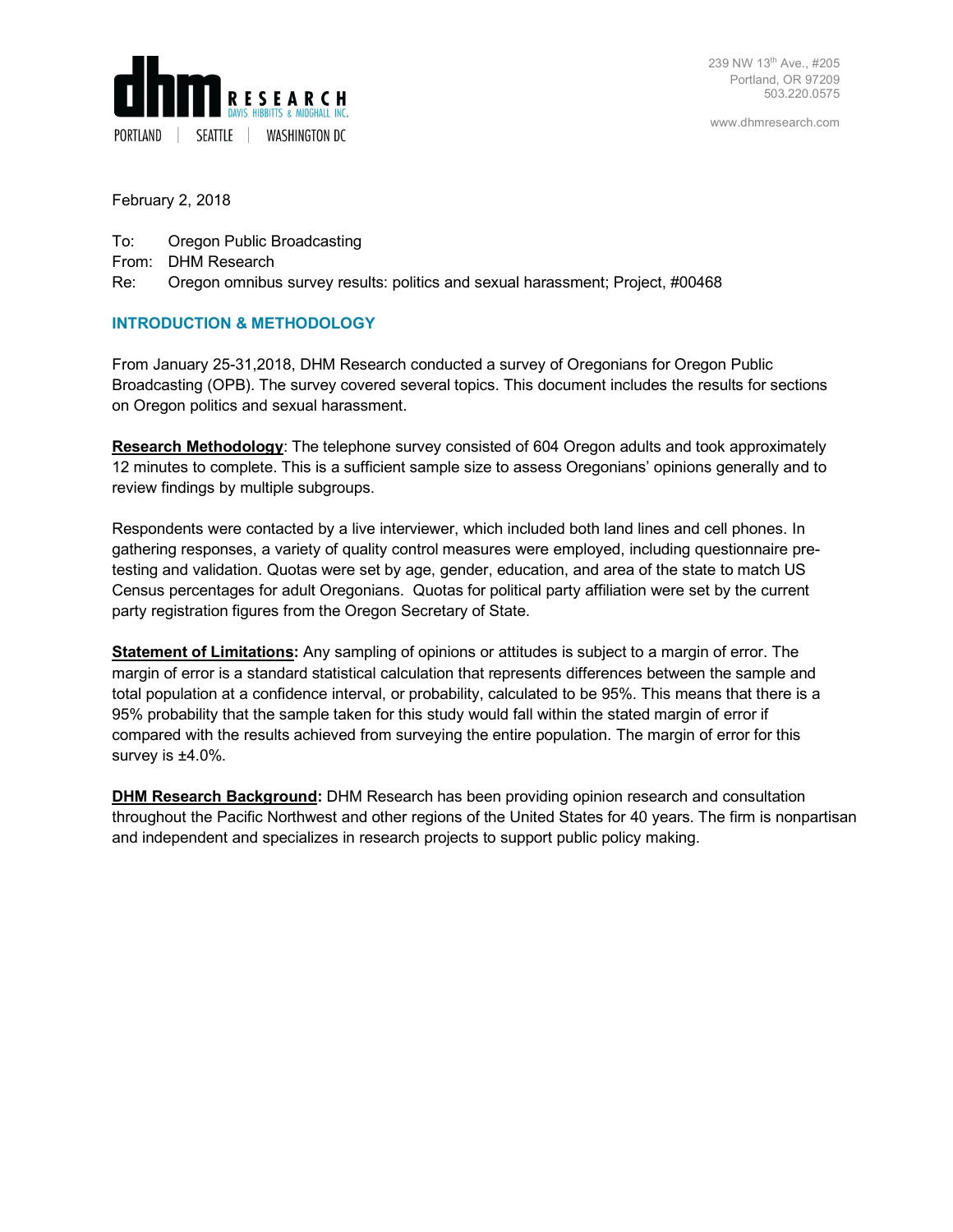# **Oregon Public Broadcasting Omnibus Survey Oregon Politics & Sexual Harassment Sections**

# **January 25–31, 2018 N=604 Oregon adults; ±4.0% margin of error 12 minutes**

## **DHM Research #00468**

## **GENERAL MOOD**

1. All things considered, would you say Oregon is headed in the right direction, or have things gotten off on the wrong track?\*\*

| <b>Response</b><br><b>Category</b> | <b>Jan '18</b><br>$n = 604$ | <b>Oct '16</b><br>$n = 600$ | <b>Feb '16</b><br>$n=400$ | April '15<br>$n = 400$ | <b>Sept '14</b><br>$n = 400$ | <b>May '14</b><br>$n = 400$ | <b>Jan '12</b><br>$n = 400$ | <b>Sept '11</b><br>$n = 400$ |
|------------------------------------|-----------------------------|-----------------------------|---------------------------|------------------------|------------------------------|-----------------------------|-----------------------------|------------------------------|
| <b>Right direction</b>             | 49%                         | 40%                         | 39%                       | 49%                    | 48%                          | 43%                         | 42%                         | 32%                          |
| Wrong track                        | 35%                         | 44%                         | 39%                       | 36%                    | 37%                          | 37%                         | 40%                         | 50%                          |
| (Don't read)<br>Don't know         | 16%                         | 16%                         | 13%                       | 15%                    | 15%                          | 20%                         | 18%                         | 12%                          |

## **PUBLIC IMPRESSIONS**

I would like to ask you about your impressions of some public figures. For each, please tell me if your impression of that person is very positive, somewhat positive, somewhat negative, or very negative. **(Randomize)**

|                  | <b>Response Category</b>                            | <b>Very</b><br>positive | <b>Somewhat</b><br>positive | <b>Somewhat</b><br>negative | <b>Very</b><br>negative | Don't<br>know |
|------------------|-----------------------------------------------------|-------------------------|-----------------------------|-----------------------------|-------------------------|---------------|
| 2.               | Governor Kate Brown                                 |                         |                             |                             |                         |               |
|                  | January 2018                                        | 16%                     | 33%                         | 15%                         | 22%                     | 14%           |
|                  | October 2016                                        | 19%                     | 29%                         | 16%                         | 17%                     | 20%           |
| 3.               | President Donald Trump**                            |                         |                             |                             |                         |               |
|                  | January 2018                                        | 17%                     | 19%                         | 12%                         | 47%                     | 4%            |
|                  | October 2016                                        | 16%                     | 15%                         | 11%                         | 55%                     | 3%            |
| $\overline{4}$ . | State Representative Tina Kotek                     | 4%                      | 16%                         | 4%                          | 3%                      | 73%           |
| 5.               | <b>State Representative Knute</b><br><b>Buehler</b> | 3%                      | 20%                         | 9%                          | 2%                      | 65%           |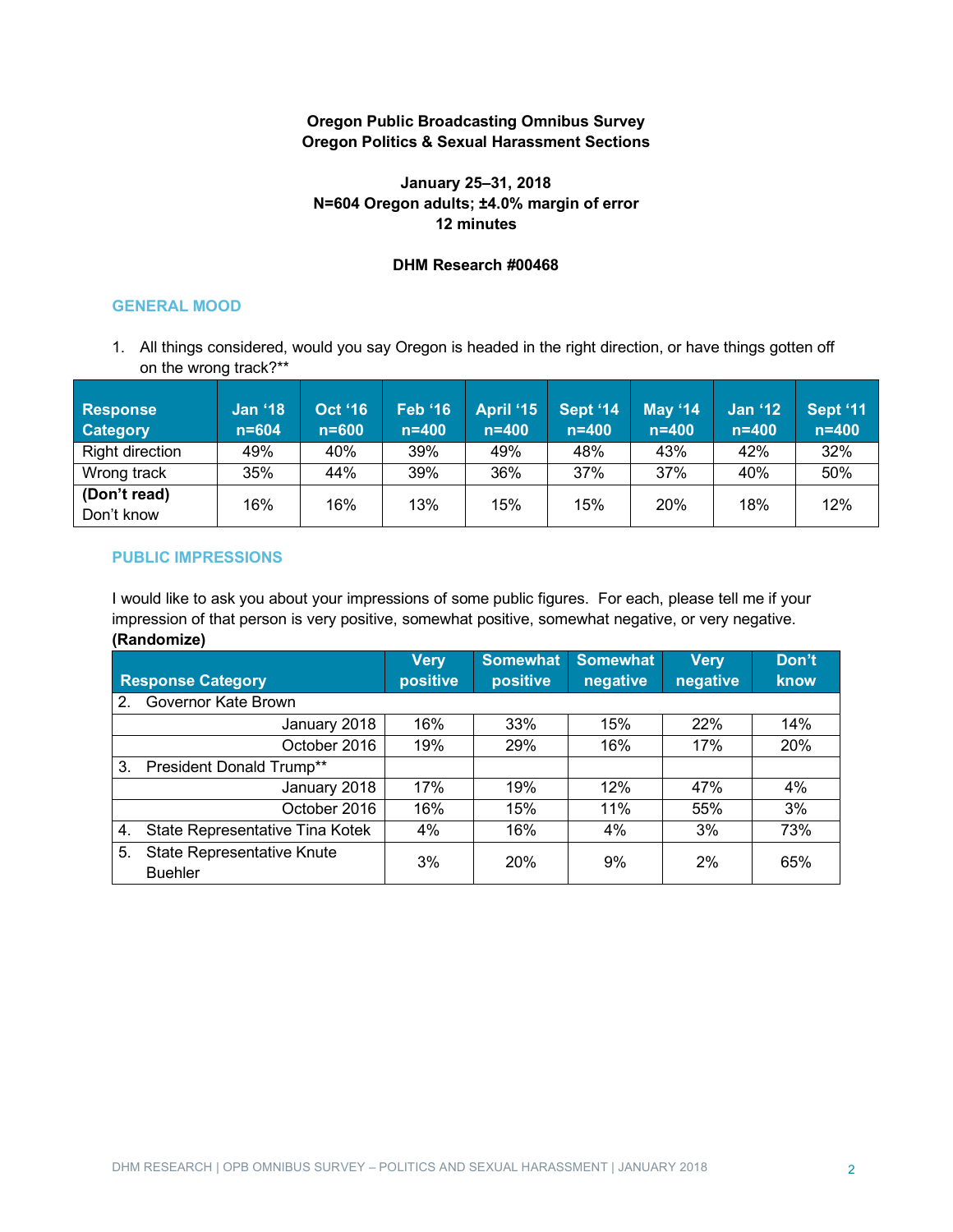## **GOVERNOR'S RACE**

6. There will be an election for Oregon Governor in the fall of 2018. If the election were today, and the candidates were Kate Brown, a Democrat, and Knute Buehler, a Republican, who would you be most likely to vote for? **(Rotate names/parties)**

| <b>Response Category</b>          | $n = 604$ |
|-----------------------------------|-----------|
| Kate Brown                        | 46%       |
| Knute Buehler                     | 29%       |
| (Don't read) Some other candidate | 2%        |
| (Don't read) Undecided            | 18%       |
| (Don't read) Don't plan to vote   | $< 1\%$   |
| (Don't read) Don't know           | 5%        |

#### **SEXUAL HARASSMENT**

Now let's turn to a new topic. I'd like to ask you about your experiences and opinions about sexual harassment. I'd like to remind that because this is also a sensitive topic and you can skip any questions that you like.

#### 41. Have you ever been sexually harassed?

|                          | Total     | <b>Women</b> | <b>Men</b> |
|--------------------------|-----------|--------------|------------|
| <b>Response Category</b> | $n = 604$ | $n = 306$    | $n = 295$  |
| Yes                      | 37%       | 55%          | 18%        |
| No                       | 61%       | 43%          | 80%        |
| (Don't read) Don't know  | 2%        | 3%           | 2%         |

#### 42. Have you ever been accused of sexual harassing another person?

|                          | <b>Total</b> | <b>Women</b><br>$n = 306$ | <b>Men</b> |
|--------------------------|--------------|---------------------------|------------|
| <b>Response Category</b> | $n = 604$    |                           | $n = 295$  |
| Yes                      | 6%           | 1%                        | 11%        |
| No                       | 93%          | 98%                       | 89%        |
| (Don't read) Don't know  | 1%           | 1%                        | 1%         |

43. Sexual harassment is a big topic in the news right now—do you think it is being over-reported or underreported or is the coverage just right?

|                          | <b>Total</b> | <b>Women</b> | <b>Men</b> |
|--------------------------|--------------|--------------|------------|
| <b>Response Category</b> | $n = 604$    | $n = 306$    | $n = 295$  |
| Over-reported            | 35%          | 27%          | 43%        |
| Underreported            | 24%          | 33%          | 15%        |
| Just right               | 33%          | 34%          | 32%        |
| (Don't read) Don't know  | 8%           | 7%           | 10%        |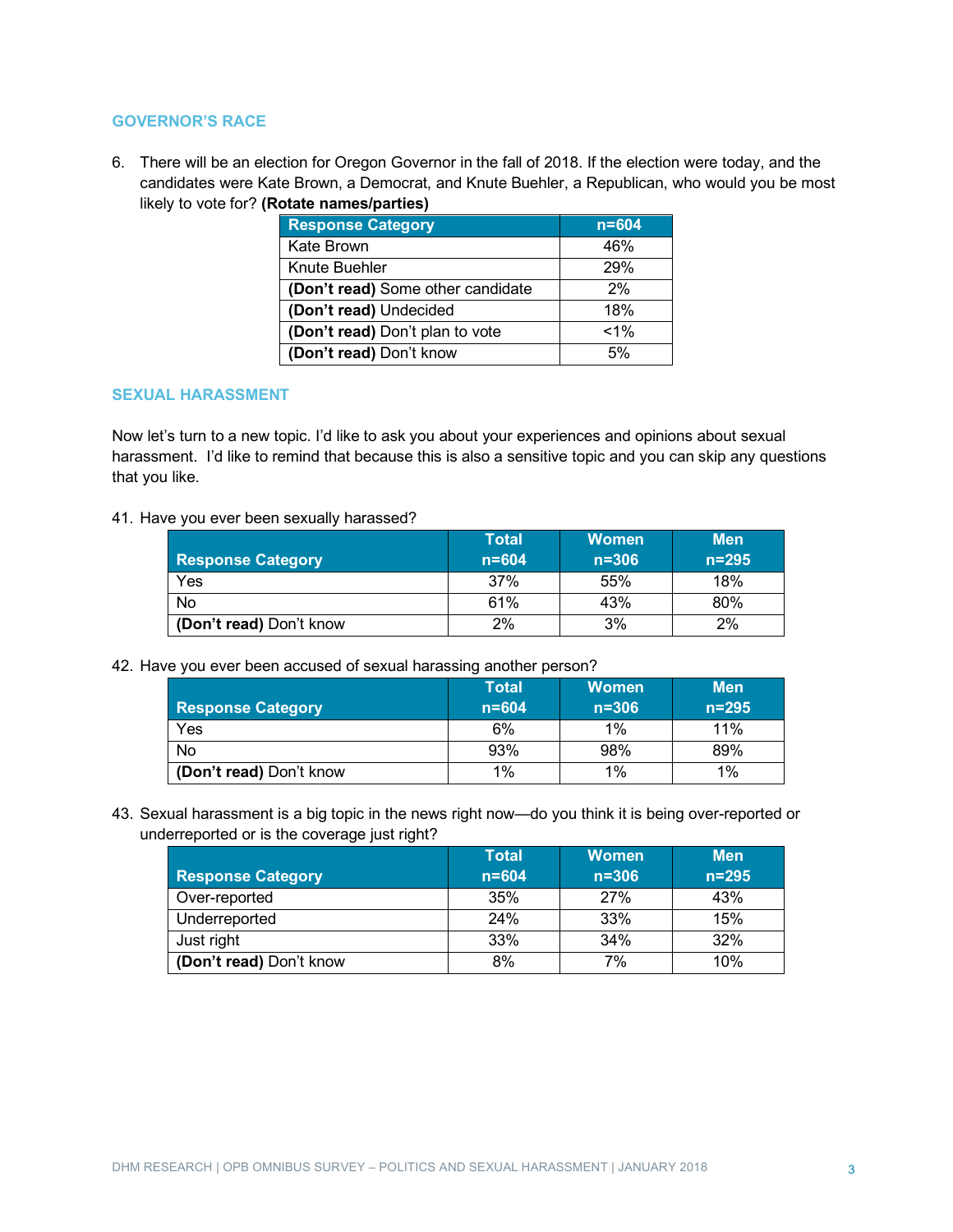#### **DEMOGRAPHICS**

The following questions are for statistical purposes and to ensure that we hear from a representative group of Oregonians.

44. Do you describe your gender as:

| <b>Response Category</b>            | n=604¦  |
|-------------------------------------|---------|
| Male                                | 49%     |
| Female                              | 51%     |
| Non-binary or gender non-conforming | $n=2$   |
| (Don't read) Refused/Missing        | $n = 1$ |

**Observed gender (if Q44=3, non-binary THEN interviewer code by observation)** Observe and record as separate A/B variable for Male or Female. Include as part of overall Male/Female quotas.

| <b>Response Category</b> | $n = 604$ |
|--------------------------|-----------|
| Male                     | 49%       |
| Female                   | 51%       |

## 45. Age

| <b>Response Category</b> | $n = 604$ |
|--------------------------|-----------|
| 18–29                    | 20%       |
| $30 - 44$                | 25%       |
| 45–64                    | 34%       |
| 65+                      | 21%       |

#### 46. Area of state

| <b>Response Category</b> | .n=604' |
|--------------------------|---------|
| Tri-county               | 44%     |
| <b>Willamette Valley</b> | 27%     |
| <b>Rest of State</b>     | 29%     |

#### 47. Political party **(record from sample)**

| <b>Response Category</b> | $n = 604$ |
|--------------------------|-----------|
| Democrat                 | 36%       |
| Republican               | 26%       |
| Independent              | 3%        |
| Other                    | 3%        |
| Non-affiliated           | 32%       |

### 48. What is the highest level of education you have achieved?

| <b>Response Category</b>     | $n = 604$ |
|------------------------------|-----------|
| Less than high school        | 3%        |
| High school diploma or GED   | 31%       |
| Some college/2-year degree   | 36%       |
| 4-year degree                | 18%       |
| Graduate degree              | 11%       |
| (Don't read) Refused/Missing | 1%        |